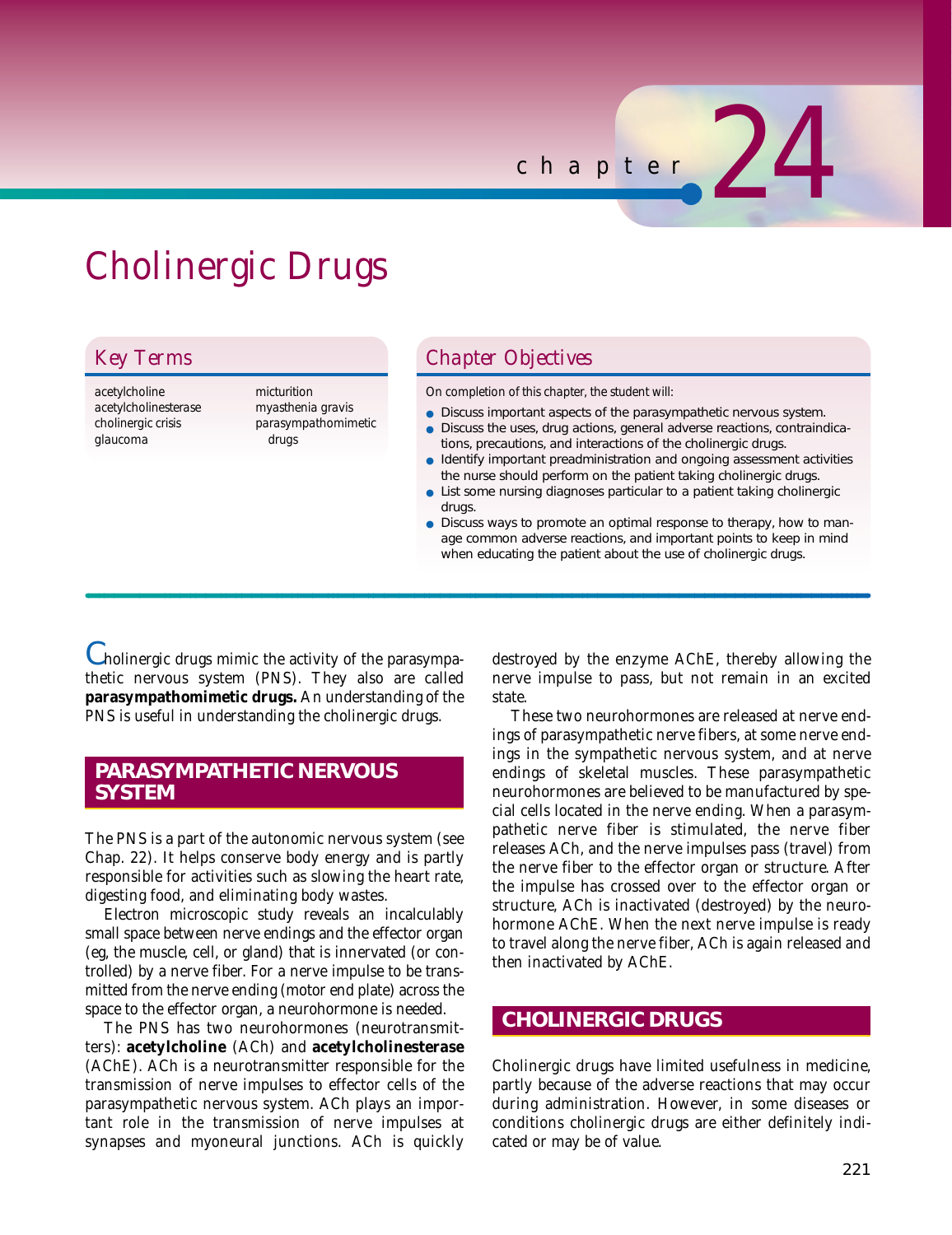#### **ACTIONS** ●

Cholinergic drugs may act like the neurohormone ACh or they may inhibit the release of the neurohormone AChE. Cholinergic drugs that act like ACh are called direct-acting cholinergics. If a cholinergic drug inhibits the body's release of AChE, it prolongs the activity of the ACh produced by the body. Cholinergic drugs that prolong the activity of ACh by inhibiting the release of AChE are called indirect-acting cholinergics. Although a specific cholinergic drug may act in either of these two ways, the results of drug action are basically the same.

## **USES** ●

The major uses of the cholinergic drugs are in the treatment of glaucoma, myasthenia gravis, and urinary retention.

**Glaucoma** is a disorder of increased pressure within the eye caused by an obstruction of the outflow of aqueous humor through the canal of Schlemm. In the normal eye the aqueous humor flows from the ciliary body to the posterior chamber of the eye, through the pupil, and out the canal of Schlemm into the venous circulation (Fig. 24-1). This flow of aqueous humor keeps the pressure within the eye within normal limits. Glaucoma may be treated by topical application (eg, eye drops) of a cholinergic drug, such as carbachol or pilocarpine (Isopto Carpine). Treatment of glaucoma with a cholinergic drug produces miosis (constriction of the iris). This opens the blocked channels and allows the normal passage of aqueous humor, thus reducing intraocular pressure.



**FIGURE 24-1.** In the normal eye, aqueous humor flows through the ciliary body into the posterior chamber, through the pupil into the anterior chamber, and out through the trabecular meshwork to the canal of Schlemm into the venous circulation.

**Myasthenia gravis** is a disease that involves rapid fatigue of skeletal muscles because of the lack of ACh released at the nerve endings of parasympathetic nerve fibers. Drugs used to treat this disorder include ambenonium (Mytelase) and pyridostigmine (Mestinon).

Urinary retention (not caused by a mechanical obstruction, such as a stone in the bladder or an enlarged prostate) results when **micturition** (voiding of urine) is impaired. Micturition is both a voluntary and involuntary act. The PNS partly controls the process of micturition by constricting the detrusor muscle and relaxing the bladder sphincter (see Table 22-1). Treatment of urinary retention with cholinergic drugs, such as ambenonium, bethanechol chloride (Urecholine), or pyridostigmine results in the spontaneous passage of urine.

#### **ADVERSE REACTIONS** ●

Unless applied topically, as in the treatment of glaucoma, cholinergic drugs are not selective in action. Therefore, they may affect many organs and structures of the body, causing a variety of adverse effects. Oral or parenteral administration can result in nausea, diarrhea, abdominal cramping, salivation, flushing of the skin, cardiac arrhythmias, and muscle weakness. Topical administration usually produces few adverse effects, but a temporary reduction of visual acuity (sharpness) and headache may occur. The Summary Drug Table: Cholinergic Drugs lists the adverse reactions that may be seen with specific cholinergic drugs.

#### **CONTRAINDICATIONS** ●

These drugs are contraindicated in patients with known hypersensitivity to the drugs, asthma, peptic ulcer disease, coronary artery disease, and hyperthyroidism. Bethanecol is contraindicated in those with mechanical obstruction of the gastrointestinal or genitourinary tracts. Patients with secondary glaucoma, iritis, corneal abrasion, or any acute inflammatory disease of the eye should not use the ophthalmic cholinergic preparations.

#### **PRECAUTIONS**

These drugs are used cautiously in patients with hypertension, epilepsy, cardiac arrhythmias, bradycardia, recent coronary occlusion, and megacolon. The safety of these drugs has not been established for use during pregnancy (Pregnancy Category C), lactation, or in children.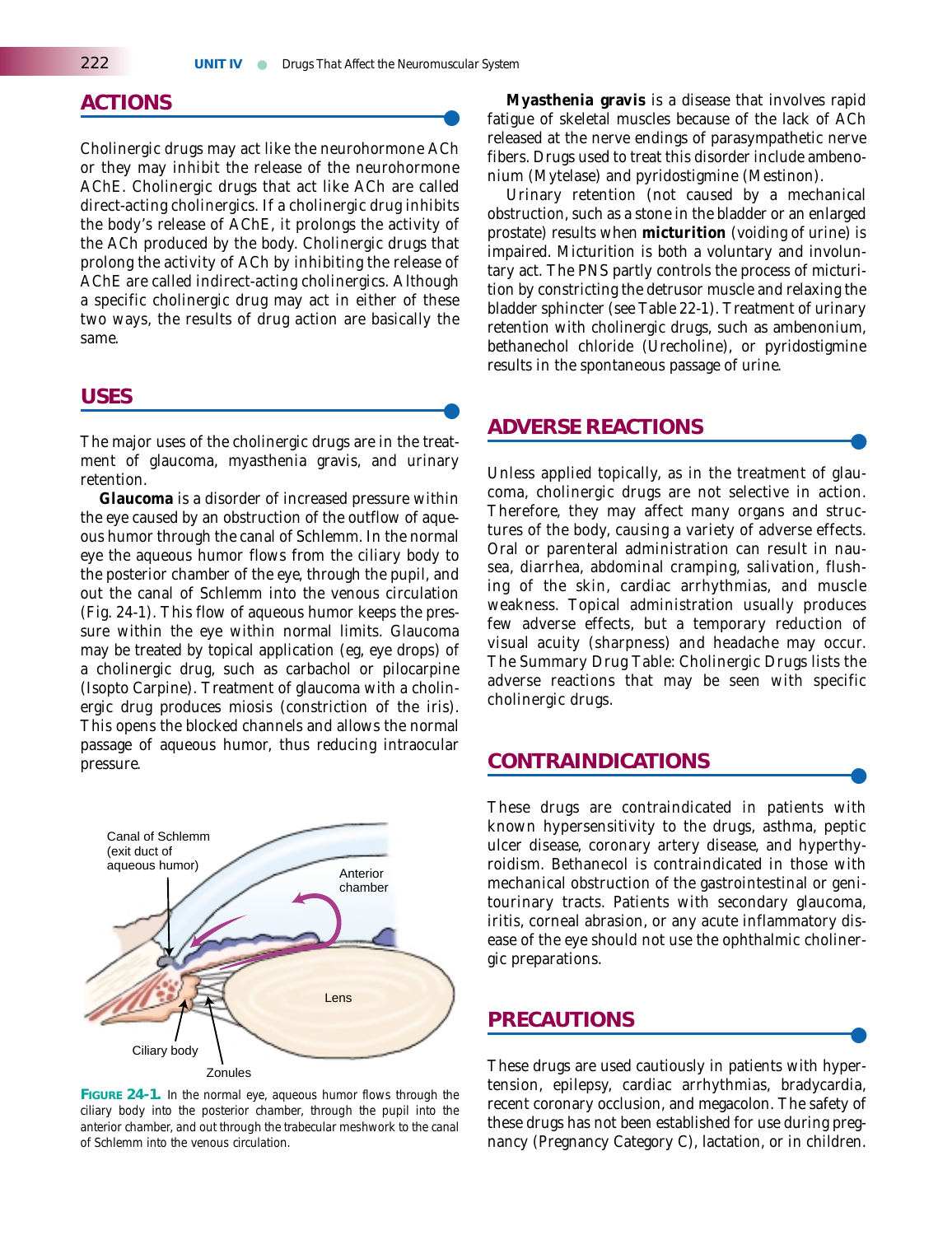#### **SUMMARY DRUG TABLE CHOLINERGIC DRUGS**

| <b>GENERIC NAME</b>                                              | <b>TRADE NAME*</b>                     | <b>USES</b>                                                                                                    | <b>ADVERSE REACTIONS</b>                                                                                                                                            | <b>DOSAGE RANGES</b>                                                                                                   |
|------------------------------------------------------------------|----------------------------------------|----------------------------------------------------------------------------------------------------------------|---------------------------------------------------------------------------------------------------------------------------------------------------------------------|------------------------------------------------------------------------------------------------------------------------|
| ambenonium<br>am-be-noe'-<br>nee-um                              | <b>Mytelase</b>                        | Myasthenia gravis                                                                                              | Increased bronchial secretions,<br>cardiac arrhythmias, muscle<br>weakness, urinary<br>frequency                                                                    | 5-75 mg PO TID, QID                                                                                                    |
| bethanechol<br>chloride<br>be-than'-e-kole                       | Duvoid.<br>Urecholine,<br>generic      | Acute nonobstructive<br>urinary retention,<br>neurogenic atony of<br>urinary bladder with<br>urinary retention | Abdominal discomfort,<br>diarrhea, nausea, vomiting,<br>salivation, urgency, flushing,<br>sweating                                                                  | 10-50 mg PO BID to<br>QID; 2.5-5 mg SC TID<br>to QID                                                                   |
| carbachol, topical<br>kar'-ba-kole                               | Isopto<br>Carbachol,<br><b>Miostat</b> | Glaucoma                                                                                                       | Temporary reduction of<br>visual acuity, headache                                                                                                                   | $1-2$ drops in eye up to<br>3 times/d                                                                                  |
| edrophonium<br>ed-roe-fone'-<br>ee-yum                           | Enlon,<br><b>Tensilon</b>              | Diagnosis of myasthenia<br>gravis                                                                              | Increased bronchial secretions,<br>cardiac arrhythmias, muscle<br>weakness, urinary<br>frequency                                                                    | 2-10 mg IV, look for<br>cholinergic reaction                                                                           |
| neostigmine<br>nee-oh-stig'-meen                                 | Prostigmin,<br>generic                 | Myasthenia gravis,<br>urinary retention                                                                        | Cardiac arrhythmias, vomiting,<br>bowel cramps, increased<br>peristalsis, urinary frequency,<br>flushing, weakness, diaphoresis,<br>nausea, diarrhea,<br>salivation | Myasthenia gravis:<br>maintenance dose<br>15-375 mg/d PO;<br>$0.5 - 1$ mg<br>IM, SC q4-6h PRN                          |
| pilocarpine<br>hydrochloride<br>pye-loe-kar'-peen                | Isopto Carpine,<br>Pilocar,<br>generic | Glaucoma                                                                                                       | Temporary reduction in visual<br>acuity, headache                                                                                                                   | $1-2$ gtts TID in eye $1-6$<br>times/d                                                                                 |
| pilocarpine ocular<br>therapeutic<br>system<br>pye-loe-kar'-peen | <b>Ocusert</b>                         | <b>Elevated intraocular</b><br>pressure                                                                        | Temporary reduction in visual<br>acuity, headache, redness, burning,<br>iris cysts                                                                                  | 1 U placed in the<br>conjunctival sac,<br>replaced as directed<br>by the physician<br>(usually every 7 d)              |
| pyridostigmine<br>bromide<br>peer-id-oh-stig'-<br>meen           | Mestinon,<br>Regonol                   | Myasthenia<br>gravis                                                                                           | Increased bronchial secretions,<br>cardiac arrhythmias, muscle<br>weakness                                                                                          | Average dose is<br>600 mg/d PO at<br>spaced intervals, with<br>doses as low as<br>60 mg/d and as high<br>as 1,500 mg/d |
|                                                                  |                                        |                                                                                                                |                                                                                                                                                                     |                                                                                                                        |

\*The term *generic* indicates the drug is available in generic form.

### **INTERACTIONS**

When the cholinergic drugs are administered with other cholinergics, there is an increase in the effects of the drugs and greater risk for toxicity. Concurrent use of the anticholinergic drugs antagonizes the effects of the cholinergic drugs. Because of this property, atropine is considered an antidote for overdosage of the cholinergic drugs. Carbachol and pilocarpine produce an additive effect when used concurrently. The effects of the cholinergic drugs, particularly edrophonium, neostigmine, and pyridostigmine, are decreased with possible muscular depression when administered with the corticosteroids.

#### ● **The Patient Receiving a Cholinergic Drug**

#### **ASSESSMENT**

#### *Preadministration Assessment*

The preadministration assessment depends on the drug and the reason for administration.

GLAUCOMA. Before therapy for glaucoma is started, the primary health care provider thoroughly examines the eye. The nurse reviews the primary health care provider's diagnosis and comments, takes a general patient health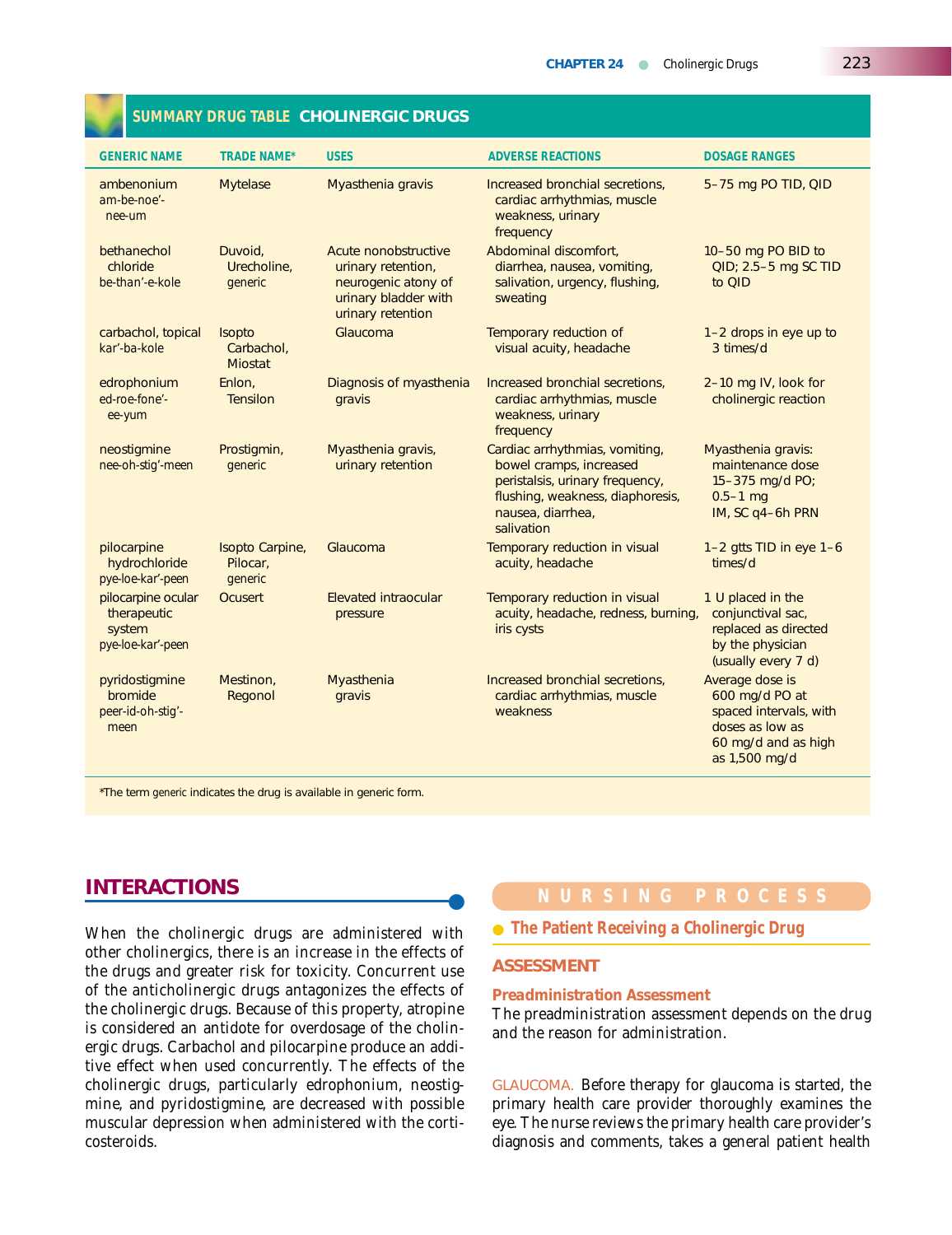history, and evaluates the patient's ability to carry out the activities of daily living, especially if the patient is elderly or has limited vision.

MYASTHENIA GRAVIS. Before the nurse gives a cholinergic drug to a patient with myasthenia gravis, the primary health care provider performs a complete neurologic assessment. The nurse assesses for signs of muscle weakness, such as drooling (ie, the lack of ability to swallow), inability to chew and swallow, drooping of the eyelids, inability to perform repetitive movements (eg, walking, combing hair, using eating utensils), difficulty breathing, and extreme fatigue.

URINARY RETENTION. If a patient receives a cholinergic drug for the treatment of urinary retention, the nurse palpates the abdomen in the pelvis area to determine if distention is present. A rounded swelling over the pelvis usually indicates retention and a distended bladder. The patient may also complain of discomfort in the lower abdomen. In addition, the nurse takes the patient's blood pressure and pulse rate.

#### *Ongoing Assessment*

While the patient is receiving a cholinergic drug it is important for the nurse to monitor for drug toxicity or cholinergic crisis.

#### ❊**Nursing Alert**

*Symptoms of cholinergic crisis (cholinergic drug toxicity) include severe abdominal cramping, diarrhea, excessive salivation, muscle weakness, rigidity and spasm, and clenching of the jaw. Patients exhibiting these symptoms require immediate medical treatment and their condition must be immediately reported to the primary health care provider. In the case of overdosage, an antidote such as atropine and other treatment also may be prescribed. The usual dosage of atropine is 0.4 to 0.6 mg IV.* 

GLAUCOMA. When a cholinergic drug is used to treat glaucoma, the nurse checks the eye and the area around the eye daily for evidence of redness, inflammation, and excessive secretions, particularly if the ocular system is used. If secretions are present around the eye, the nurse removes them with a cotton ball or gauze soaked in normal saline or other cleansing solution recommended by the primary health care provider.

MYASTHENIA GRAVIS. Once therapy is under way, the nurse must document any increase in the symptoms of the disease or adverse drug reactions before giving each dose of the drug. The nurse assesses the patient for the presence or absence of the symptoms of myasthenia gravis before each drug dose. In patients with severe

myasthenia gravis, the nurse can carry out these assessments between drug doses, as well as immediately before drug administration. The nurse documents each symptom, as well as the patient's response or lack of response to drug therapy.

Assessment is important because the dosage frequently has to be increased or decreased early in therapy, depending on the patient's response. Regulation of dosage is important in keeping the symptoms of myasthenia gravis from incapacitating the patient. For many patients, the symptoms are fairly well controlled with drug therapy once the optimal drug dose is determined.

URINARY RETENTION. The ongoing assessment for a patient with urinary retention includes measuring and recording the fluid intake and output. The nurse must notify the primary health care provider if the patient fails to void after drug administration.

If a cholinergic drug is ordered for the prevention of urinary retention, the nurse measures and records the fluid intake and output. If the amount of each voiding is insufficient or the patient fails to void, the nurse palpates the bladder to determine its size and notifies the primary health care provider.

#### **NURSING DIAGNOSES**

Drug-specific nursing diagnoses are highlighted in the Nursing Diagnoses Checklist. Other nursing diagnoses applicable to these drugs are discussed in depth in Chapter 4.

#### **PLANNING**

The expected outcomes of the patient depend on the reason for administration of the cholinergic drug but may include an optimal response to therapy, management of common adverse drug effects, and an understanding of and compliance with the prescribed therapeutic regimen.

#### **IMPLEMENTATION**

#### *Promoting an Optimal Response to Therapy*

The care of a patient receiving a cholinergic drug depends on the drug used, the reason for administration, and the patient's response to the drug.

#### **Nursing Diagnoses Checklist**

- ✓ **Disturbed Sensory Perception: Visual** related to adverse drug reactions or increased pressure within the eye
- ✓ **Risk for Injury** related to muscular weakness, rigidity, or spasms due to drug overdose
- ✓ **Diarrhea** related to adverse drug reaction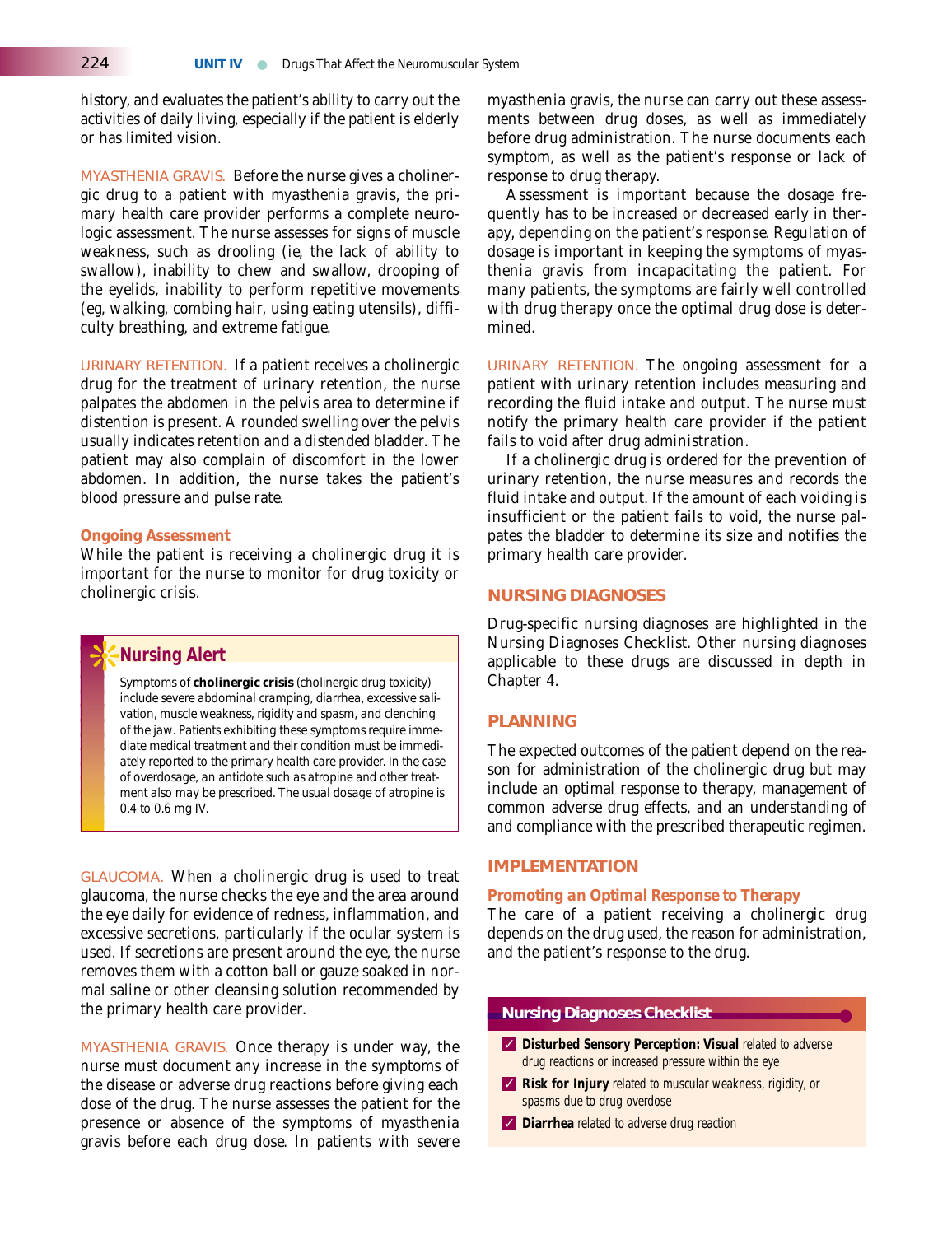MANAGING GLAUCOMA. The nurse checks the primary health care provider's order and the drug label carefully when instilling any ophthalmic preparation. The drug label must indicate that the preparation is for ophthalmic use. In addition, the nurse should check the name of the drug and the drug dosage or strength as stated on the label against the primary health care provider's orders. The nurse instills the drug in the lower conjunctival sac unless the primary health care provider orders a different method of instillation. The nurse supports the hand holding the dropper against the patient's forehead. The tip of the dropper must never touch the eye.

In some instances, the patient may have been using an ophthalmic preparation for glaucoma for a long time, and the primary health care provider may allow the hospitalized patient to instill his or her own eye drops. When this is stated on the patient's order sheet, the nurse can leave the drug at the patient's bedside. Even though the drug is self-administered, the nurse checks the patient at intervals to be sure that the drug is instilled at the prescribed time using the correct technique for ophthalmic instillation.

*Pilocarpine Ocular System.* If the pilocarpine ocular system is prescribed for the hospitalized patient, the nurse checks the cheek and eye area several times a day because the system can become displaced from the eye.

#### **SK** Gerontologic Alert

*Most patients are usually aware of displacement of the pilocarpine ocular system, but some patients, the elderly in particular, may not realize that the system has come out of the eye. If displacement does occur, the nurse inserts a new system and informs the primary health care provider of the problem.* 

On occasion, patients cannot insert the system by themselves or cannot retain the system in the eye for the required time. When this occurs, the nurse notifies the primary health care provider because the ocular system should remain in place until it is time for it to be changed. The nurse changes the pilocarpine ocular system every 7 days unless the primary health care provider orders otherwise (Display 24-1).

If patients have a problem retaining the system, placing the system in the upper conjunctival cul-de-sac is preferable. The nurse can manipulate the system from the lower to the upper conjunctival cul-de-sac using gentle massage through the eyelid. The nurse contacts the primary health care provider if the symptoms of glaucoma increase, if the patient is unable to retain the ocular system, or if redness, eye irritation, or excessive secretions are noted.

MANAGING MYASTHENIA GRAVIS. In the beginning, determining the dosage that will control symptoms may be difficult. In many cases, the dosage must be adjusted upward or downward until optimal drug effects are obtained. Patients with severe symptoms of the disease require the drug every 2 to 4 hours even during the night. Sustained-released tablets are available that allow less frequent dosing and help the patient to have longer undisturbed periods during the night.

#### ❊**Nursing Alert**

*Because of the need to make frequent dosage adjustments, the nurse should observe the patient closely for symptoms of drug overdosage or underdosage. Signs of drug overdosage include muscle rigidity and spasm, salivation, and clenching of the jaw. Signs of drug underdosage are signs of the disease itself, namely, rapid fatigability of the muscles, drooping of the eyelids, and difficulty breathing. If symptoms of drug overdosage or underdosage develop, the nurse should contact the primary health care provider immediately because a change in dosage is usually necessary.* 

MANAGING URINARY RETENTION. Voiding usually occurs in 5 to 15 minutes after subcutaneous drug administration and 30 to 90 minutes after oral administration. The nurse should place the call light and any other items the patient might need, such as the urinal or the bedpan, within easy reach. However, some patients are not able to reach or handle these aids easily, so the nurse must promptly answer their call light.

#### *Monitoring and Managing Adverse Reactions*

When a cholinergic drug is given by the oral or parenteral route, adverse drug reactions may affect many systems of the body, such as the heart, respiratory and gastrointestinal tracts, and the central nervous system. The nurse observes the patient closely for the appearance of adverse drug reactions, such as a change in vital signs or an increase in symptoms. The nurse documents any complaints the patient may have and notifies the primary health care provider.

DISTURBED SENSORY PERCEPTION: VISUAL. Because drug-induced myopia (nearsightedness) may occur after instillation of a cholinergic ophthalmic drug for the treatment of glaucoma, the nurse assists the patient in getting out of bed or ambulating. Keeping the patient's room dimly lit at night is helpful because night vision may be decreased. Obstacles that may hinder ambulation or result in falls, such as slippers, chairs, and tables, are placed out of the way, especially during the night.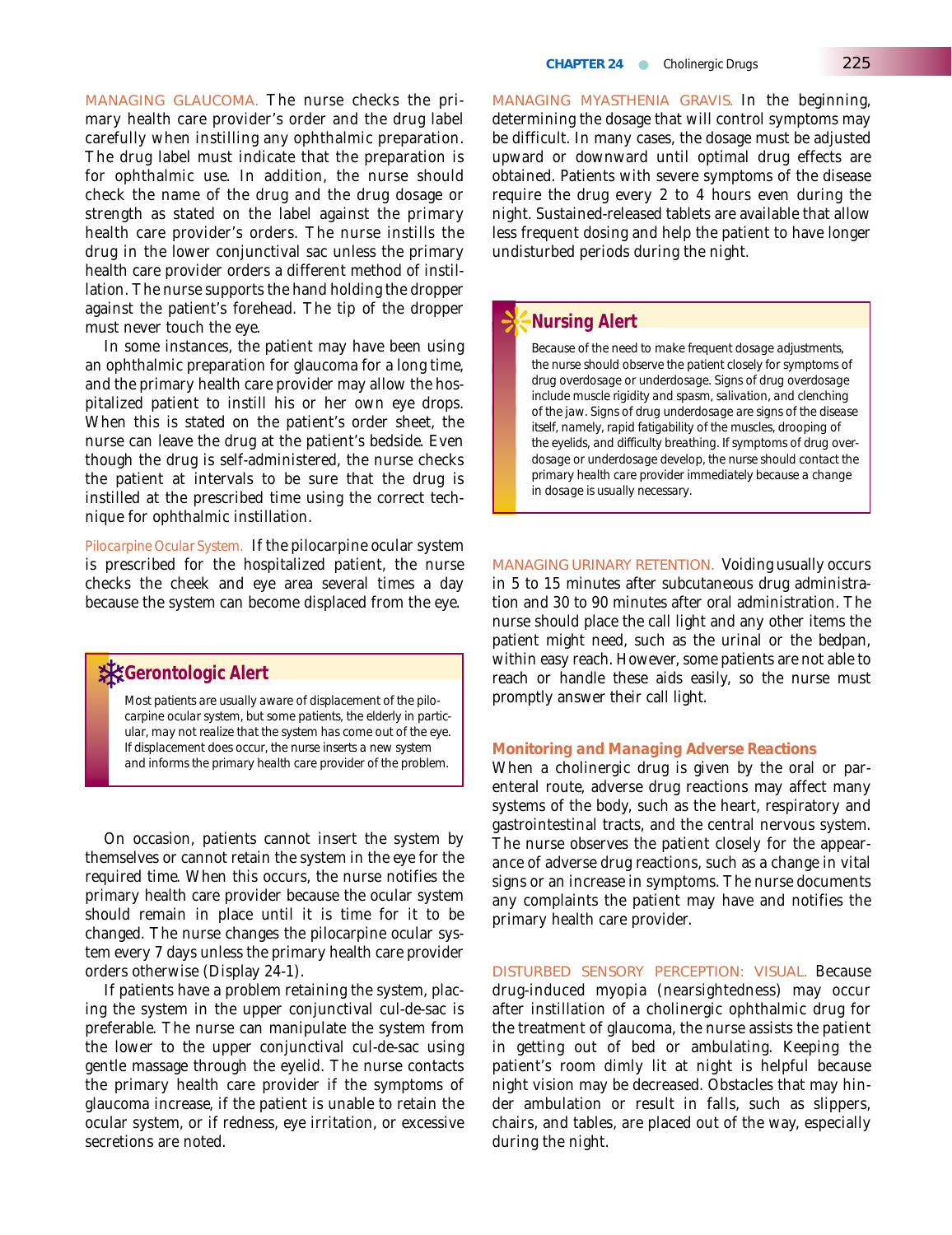#### **DISPLAY 24-1** ● **Inserting the Pilocarpine Ocular System**

- **1.** Wash hands and put on gloves. Press the disk with the fingertip until it remains on the finger as shown.
- 
- 
- 



(Adapted from Nursing94, June, Intraocular Drug Administration, pp. 44-45, which was adapted from Giving drugs by advanced techniques [1993]. Springhouse, PA: Springhouse Corp.)

- **2.** Have the patient look up. Pull the lower conjunctiva away from the eye and gently place the disk in the lower conjunctival sac. The disk should float on the sclera.
- **3.** Pull the lower conjunctiva over the disk. Check for correct position. The disk should not be visible. If the disk is still seen, the eyelid must be repositioned by pulling the lower conjunctiva out and over the disk again.

**4.** Use gloves when removing the disk. Pull the lower eyelid down and use the thumb and first finger of the free hand to lift the disk out of the eye as shown.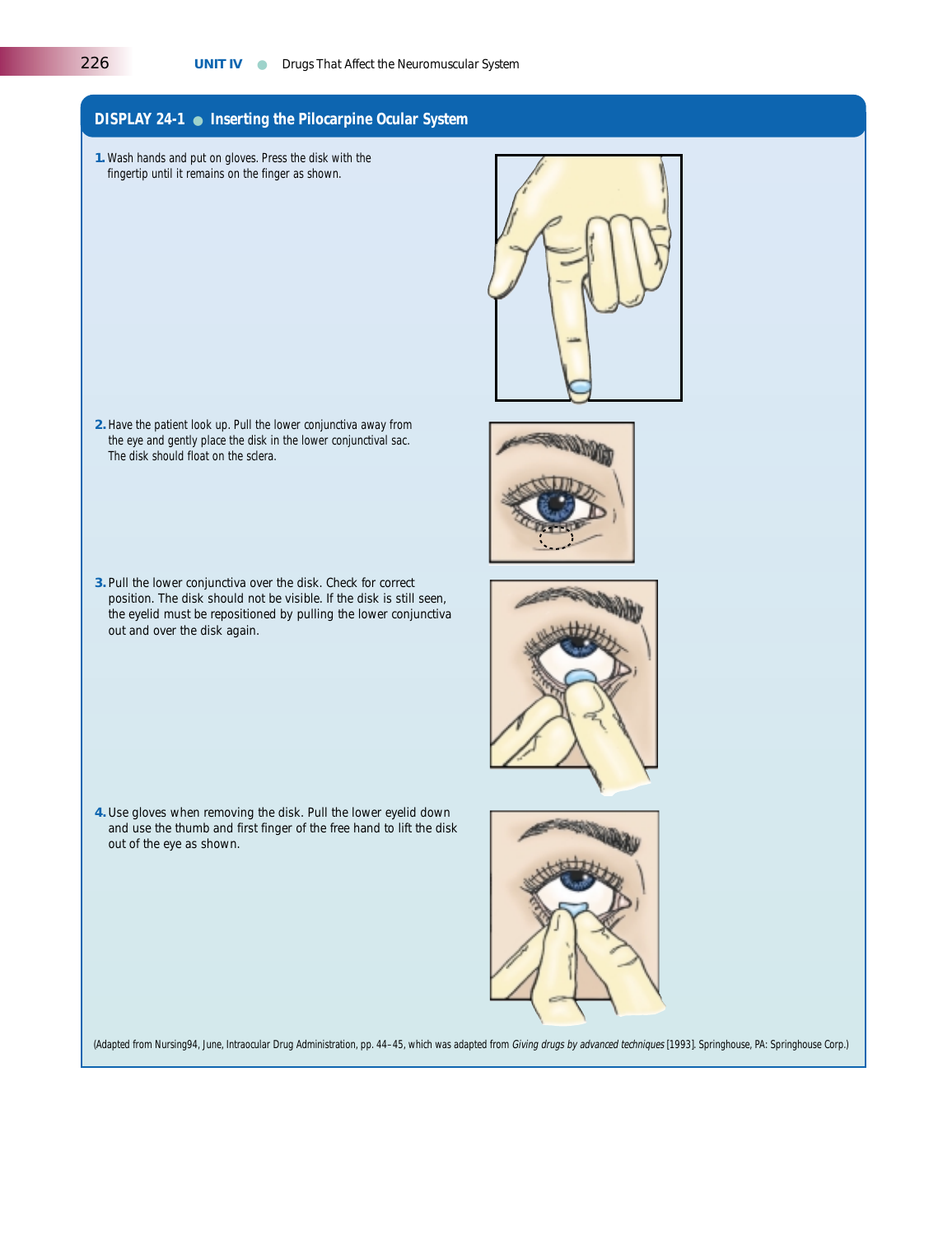DIARRHEA. When these drugs are used orally they occasionally result in excessive salivation, abdominal cramping, flatus, and sometimes diarrhea. The patient is informed that these reactions will continue until tolerance develops, usually within a few weeks. Until tolerance develops, the nurse ensures that proper facilities, such as a bedside commode, bedpan, or bathroom, are readily available. The patient is encouraged to ambulate to assist the passing of flatus. If needed, a rectal tube may be used to assist in the passing of flatus. The nurse keeps a record of the fluid intake and output and the number, consistency, and frequency of stools if diarrhea is present. The primary health care provider is informed if diarrhea is excessive because this may be an indication of toxicity.

#### *Educating the Patient and Family*

Patients required to take a drug over a long period may incur lapses in their drug schedule. For some, it is a matter of occasionally forgetting to take a drug; for others, a lapse may be caused by other factors, such as failure to understand the importance of drug therapy, inability to instill an eye drug (when the drug is prescribed for glaucoma), the cost of the drug, or unfamiliarity with the consequences associated with discontinuing the drug therapy.

When developing a teaching plan for the patient and family, the nurse emphasizes the importance of uninterrupted drug therapy. The nurse allows the patient and family time to ask questions. The nurse explores any problems that appear to be associated with the prescribed drug regimen and then reports them to the primary health care provider. The nurse reviews the purpose of the drug therapy with the patient and family, as well as the adverse reactions that may occur.

GLAUCOMA. When a cholinergic drug is prescribed for glaucoma, the nurse instructs the patient and a family member in instillation of the eye drops (see Patient and Family Teaching Checklist: Instilling Liquid Eye Medications).

If a family member is to instill the drug, the nurse allows time for instruction as well as supervised practice of the procedure. The nurse warns the patient that the eye drops may sting when instilled into the eye and that this is a normal, but often temporary, discomfort. The nurse advises the patient to observe caution while driving or performing any task that requires visual acuity.

Local irritation and headache may occur at the beginning of therapy. The patient is instructed to notify the primary health care provider if abdominal cramping, diarrhea, or excessive salivation occurs.

PILOCARPINE OCULAR SYSTEM. If the pilocarpine ocular system is prescribed, the primary health care provider must evaluate the patient's ability to insert and remove the system. A package insert is provided with the system

#### *Patient and Family Teaching Checklist*

#### **Instilling Liquid Eye Medications**

#### *The nurse:*

- $\sqrt{\frac{1}{2}}$  Explains the importance of keeping the bottle tightly closed.
- $\checkmark$  Stresses that the tip of the dropper should not be washed.
- $\checkmark$  States that the dropper should not be put down on a table or other surface.
- $\sqrt{\phantom{a}}$  Demonstrates support of the hand holding the dropper against the forehead.
- $\checkmark$  Cautions against letting the tip of the dropper touch the eye.
- $\blacktriangleright$  States that the dropper should be put back in the bottle immediately after use.
- $\sqrt{\frac{1}{\sqrt{\pi}}}$  Instructs on tilting the head back and instilling the prescribed number of drops in the inner lower eyelid (lower conjunctival sac).
- $\triangledown$  Demonstrates applying light finger pressure to the inner corner of the eye (lacrimal sac) for about 1 minute after instillation (teaching the use of this maneuver should be approved by the primary health care provider).
- $\sqrt{\frac{1}{2}}$  Explains that if the patient or caregiver is unable to instill eye drops, the primary health care provider should be contacted immediately.

and the nurse reviews this with the patient. The nurse instructs the patient to remove and replace the system every 7 days or as instructed by the primary health care provider. Replacement is best done at bedtime (unless the primary health care provider orders otherwise) because there is some impairment of vision for a short time after insertion. The nurse tells the patient to check for unit placement before retiring at night and in the morning on arising. The nurse notifies the primary health care provider if eye secretions are excessive or irritation occurs.

MYASTHENIA GRAVIS. Many patients with myasthenia gravis learn to adjust their drug dosage according to their needs because dosages may vary slightly from day to day. The nurse teaches the patient and family members to recognize symptoms of overdosage and underdosage, as well as what steps the primary health care provider wishes them to take if either occurs. The dosage regimen is explained and instruction is given in how to adjust the dosage upward or downward.

The nurse gives the patient a written or printed description of the signs and symptoms of drug overdosage or underdosage. The nurse instructs the patient